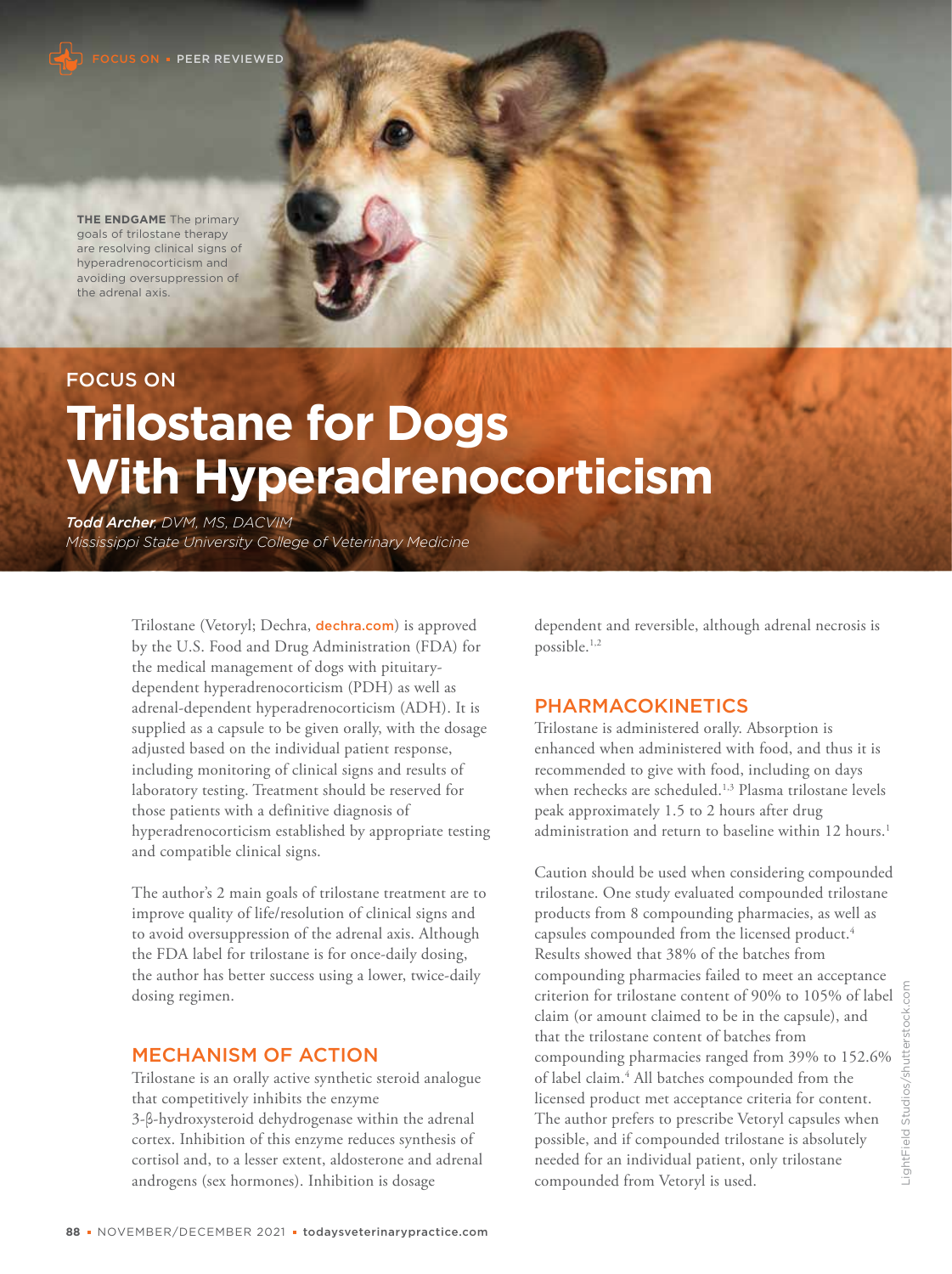# CLINICAL APPLICATIONS

Once hyperadrenocorticism is diagnosed and medical management is chosen, oral dosing with trilostane can be initiated. The FDA label for trilostane describes a starting dose range of 2.2 to 6.7 mg/kg q24h and recommends starting with the lowest possible dose based on body weight and available combination of capsule sizes.<sup>1</sup> Based on the literature and extensive clinical experience, the author instead uses a lowerdosage, twice-daily dosing strategy of 0.8 to 1 mg/kg PO q12h (with food).<sup>2,5,6</sup> The author also recommends twice-daily trilostane dosing in diabetic dogs, as breaks in control of hyperadrenocorticism could be detrimental.<sup>7</sup> The author concurrently dispenses oral dexamethasone at a dosage of 0.15 mg/kg, for use only in a possible addisonian crisis.

## MONITORING THERAPY

The author evaluates patients at each recheck with 2 main goals of therapy in mind: improve quality of life/resolve clinical signs and avoid oversuppression of the adrenal axis (hypocortisolism).

# Quality of Life and Clinical Signs

Owners present dogs for evaluation due to the development of clinical signs seen at home. Treatment is aimed at resolving these clinical signs to bring a good quality of life to the patient as well as the owner. The most common clinical signs in dogs with hyperadrenocorticism include polyuria, polydipsia, polyphagia, weight gain, pot-bellied appearance, and alopecia.<sup>8</sup> Owners may also describe dogs as "slowing down" and having less energy.

It is vital to identify the clinical signs the owners are seeing at home and quantify the severity of each, both before therapy and at each recheck, to help decide if there is room for improvement with therapy. The author uses a questionnaire at each recheck to help assess improvement over time.

# Suppression of the Adrenal Axis

The author uses cortisol testing to ensure it is safe to continue therapy, or to increase the dose if the patient is not well controlled, in an effort to avoid oversuppression. He does not use cortisol testing to decide whether a patient is well controlled; rather, this assessment is based on clinical signs and the owner's perception of how the patient is doing at home.

For example, if cortisol test results fall in the "ideal range" (see **Adjusting Therapy**) but the patient still displays clinical signs, the patient is not receiving the correct dosage/frequency and additional strategies need to be employed to better control the clinical signs. If the patient is well controlled (no clinical signs of hyperadrenocorticism) but measured cortisol is too low, recommendations are to stop or decrease the trilostane dosage until cortisol testing determines the axis has recovered. If the patient is exhibiting clinical signs of hypocortisolism (e.g., lethargy, vomiting, diarrhea, anorexia, collapse) and measured cortisol is too low, recommendations are to stop trilostane therapy and treat for hypoadrenocorticism accordingly.

The traditional way to monitor cortisol values during therapy is with an adrenocorticotropic hormone (ACTH) stimulation test. Alternatively, the pre-pill cortisol concentration may be useful for monitoring some patients. One study showed that this measure correlated better with clinical signs than the post-ACTH cortisol value.<sup>9</sup>

### **ACTH Stimulation Testing**

This is the traditional method of monitoring cortisol values during treatment with trilostane. The ACTH stimulation test is performed 4 to 6 hours after administration of trilostane and ideally at the same time for all rechecks for an individual patient. The dosage of cosyntropin for the ACTH stimulation test used during trilostane therapy has traditionally been 5 µg/kg, but a recent study showed that a dosage of 1 µg/kg can also be used for monitoring during trilostane therapy (but not for the diagnosis of hyperadrenocorticism).<sup>10</sup>

### **Pre-Pill Cortisol Testing**

Pre-pill cortisol testing is a new method the author uses to monitor therapy in certain patients. The best way to utilize this test has not been determined. The author uses it only in clinically well dogs that do not show signs of possible hypoadrenocorticism. Testing involves collecting a serum sample at the end of the dosing interval, just before the next dose of trilostane. Again, the author uses this test, with its single value, to demonstrate the adrenal axis is not being oversuppressed.

Pre-pill cortisol testing may help offset the cost of the ACTH stimulation test, as only a single cortisol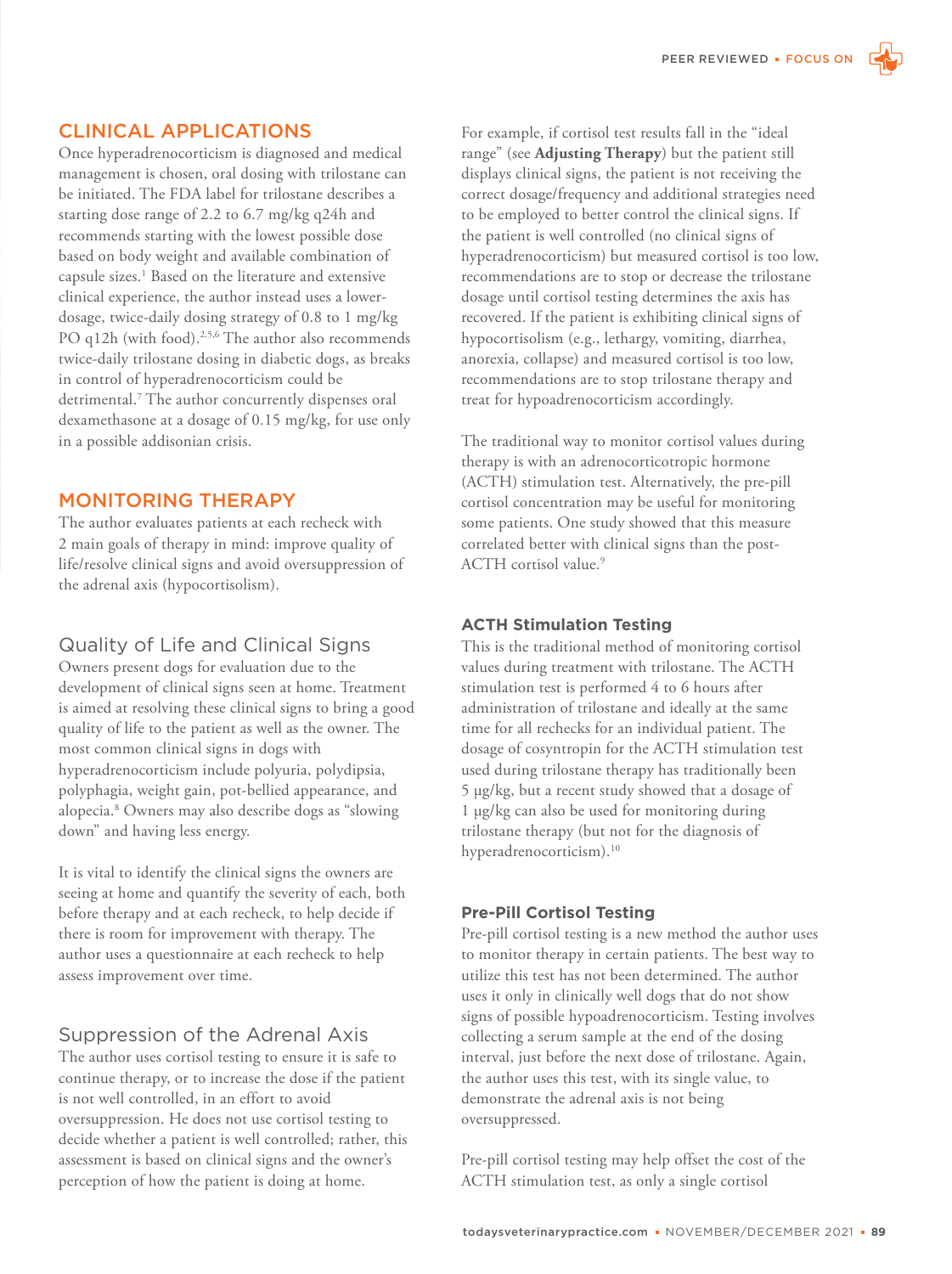measurement is needed. However, it must be coordinated with the owner's dosing schedule so the patient can be tested at the end of the dosing interval. Also, if the result is low (see **Adjusting Therapy**), an ACTH stimulation test must then be performed, which can be frustrating for some owners.

## **Schedule**

The first recheck should be scheduled for 10 to 14 days after starting therapy or adjusting dosage (or sooner if the dog becomes unwell for any reason). The author does not increase the trilostane dose at the first recheck, but instead uses this recheck to ensure the adrenal axis is not oversuppressed (cortisol <2). The dosage is not adjusted at this time because additional suppression may be seen over a full month at the same dose. The next recheck is then at 1 month.

Once an optimal dosage of trilostane is achieved, the patient is rechecked at 3 months and then every 3 to 6 months thereafter. If the dosage needs to be increased due to ongoing clinical signs, increments are often in the range of 10% to 50%, depending on the severity of clinical signs and measured cortisol values. Alternatively, the dosing frequency can be adjusted (e.g., from once daily to twice daily, or even from twice daily to 3 times daily). If trilostane therapy needs to be stopped owing to oversuppression/iatrogenic hypoadrenocorticism and then restarted based on recurrence of clinical signs and appropriate cortisol testing, the author restarts therapy at a dose reduced by at least 50%.

At each recheck, time should be spent with the owner to evaluate how well therapy is controlling the clinical signs. Use of a standard questionnaire can help keep this evaluation consistent. Tests performed at these visits should include cortisol testing (ACTH stimulation or pre-pill cortisol testing, based on preference and comfort of veterinarian) and a serum chemistry panel, with particular attention to electrolytes as well as renal and hepatic function.

# ADJUSTING THERAPY

As mentioned above, cortisol testing is used to ensure it is safe to continue a certain dosage if the patient is doing well clinically or safe to increase a dosage if the patient still has clinical signs, or to determine if the adrenal axis is oversuppressed.

### FDA Label Recommendations

The following are used to guide decisions based on the post-ACTH stimulation cortisol values.<sup>1</sup>

- **Cortisol <1.45 µg/dL:** Stop treatment. Restart at a decreased dose.
- **Cortisol between 1.45 and 5.4 µg/dL:** Continue on the same dose.
- **Cortisol between 5.4 and 9.1 µg/dL:** Continue on the current dose if clinical signs are well controlled or increase the dose if clinical signs are still present.
- **Cortisol >9.1 µg/dL:** Increase initial dose.

## Clinical Examples

The author uses the following guidelines in his patients.

## **ACTH Stimulation Testing**

### **First Recheck After Starting Therapy**

- **Cortisol <2 µg/dL:** Stop therapy. Restart at a lower dose once the adrenal axis recovers.
- ■ **Cortisol ≥2 µg/dL and no clinical signs of hypocortisolism:** Continue on same dosage. If cortisol is closer to 2, you could also consider a dosage decrease.

### **Subsequent Rechecks**

If the patient has been on the current trilostane dose for 4 weeks or more with no clinical signs of hypocortisolism:

- **Cortisol <1.6 µg/dL:** Choose one of the following options.
	- Stop therapy. Restart at a lower dose once the adrenal axis recovers.
	- Decrease dosage (25% to 50%) and perform ACTH stimulation test in 2 weeks.
	- Repeat the ACTH stimulation test 9 to 12 hours after administration of current trilostane dose to assess recovery of the adrenal axis later in the dosing interval (see below).

### ■ **Cortisol ≥1.6 µg/dL:**

- ■ If there is resolution of clinical signs, continue on same dose.
- ■ If the patient has ongoing clinical signs, consider increasing the dose or frequency depending on the current cortisol value and dosage/frequency. If dosing is once daily, consider splitting the dose in half and giving as twice-daily dosing. Alternatively, the dosage could be increased if the cortisol is high enough (the author currently uses a cortisol value >4).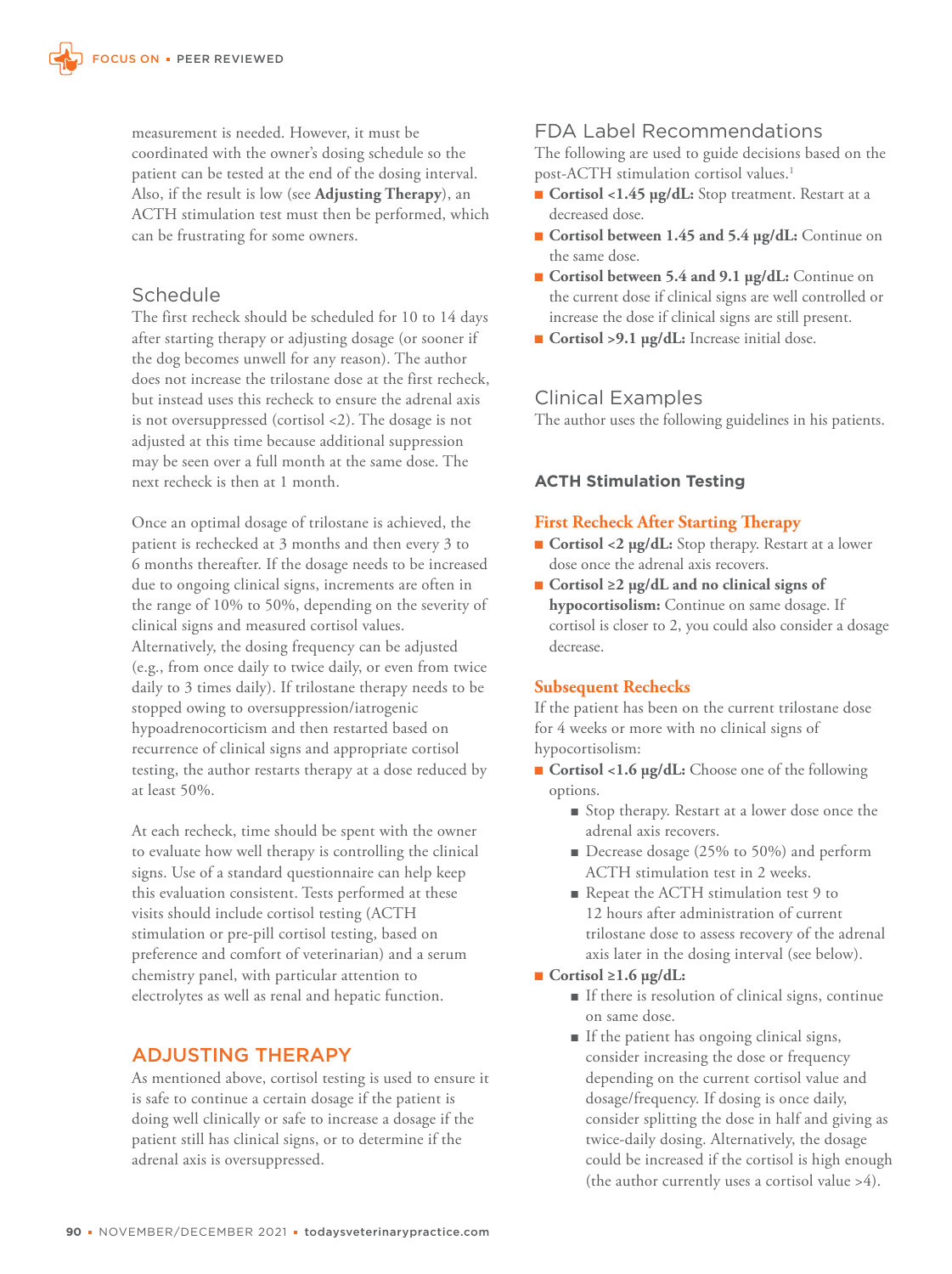In general, if cortisol measured by ACTH stimulation testing is too low in a well-controlled dog (<1.6 µg/dL in a dog with resolution of clinical signs of hyperadrenocorticism), an option other than stopping or decreasing therapy is to consider performing the ACTH stimulation test 9 to 12 hours after dosing. In one study, dogs well-controlled for hyperadrenocorticism and showing no clinical signs of hypoadrenocorticism that had low post-ACTH stimulation cortisol levels showed an increase in cortisol at the later ACTH stimulation test, supporting continuation of treatment at the current dose.<sup>11</sup> If the ACTH stimulation test is performed 9 to 12 hours after dosing and cortisol is still too low, trilostane therapy should be stopped or decreased and cortisol testing rechecked to ensure recovery of the adrenal axis.

#### **Pre-Pill Cortisol Testing**

If the patient is clinically well (no clinical signs of hypocortisolism) with well-controlled clinical signs of hyperadrenocorticism:

- **Cortisol <2 µg/dL:** Complete an ACTH stimulation test or decrease trilostane dose.
- **Cortisol ≥2 µg/dL:** Likely safe to continue the current dose.

If the patient is clinically well (no clinical signs of hypocortisolism) with persistent clinical signs of hyperadrenocorticism:

- **Cortisol <2 µg/dL:** Perform an ACTH stimulation test.
- **Cortisol between 2 and 5 µg/dL:** Best to perform an ACTH stimulation test. If trilostane is being given once a day, consider splitting the dose and administering twice daily. The author increases the dose if cortisol is >3.
- **Cortisol >5 µg/dL:** Likely safe to increase dose or frequency.

### **EFFICACY**

The author considers trilostane to be highly effective for successful treatment of canine PDH, and it is his treatment of choice for medical management of this condition. Trilostane can also be considered for medical management of ADH. When comparing mitotane with trilostane, there appears to be no difference in effectiveness or survival.<sup>12,13</sup> Both drugs have advantages and disadvantages, and the veterinarian overseeing the case ultimately must choose which drug to use based on their comfort with it and the specifics of the case.

### BENEFITS, ADVERSE EFFECTS, AND CONTRAINDICATIONS

Treatment with trilostane is not curative, and adjustments in therapy may be needed over time to medically manage hyperadrenocorticism. The benefit of therapy is a resolution of clinical signs. Patients vary in how fast therapy works to resolve clinical signs. In general, with appropriate treatment and monitoring, polyuria, polydipsia, polyphagia, panting, and energy levels should improve in a period of weeks. However, improvement in the hair coat often takes months.

Adverse effects of trilostane therapy are seen in some dogs. Mild lethargy and a decreased appetite can be seen within a few days of initiating therapy.<sup>14</sup> Iatrogenic hypocortisolism can occur during trilostane therapy, caused by excessive enzyme inhibition or by the more serious and life-threatening complication of adrenal necrosis, which may result in an addisonian crisis.<sup>15</sup>

Distinguishing between excessive enzyme inhibition and adrenal necrosis can be challenging, and owners need to be advised to watch for clinical signs such as gastrointestinal upset (e.g., vomiting, diarrhea, inappetence), lethargy, collapse, or any other signs of being unwell. *If an addisonian crisis is suspected, owners are to stop trilostane, administer oral dexamethasone, and seek immediate veterinary care.* Cortisol testing should be with an ACTH stimulation test. The adrenal axis may or may not recover. If the axis recovers, clinical signs of hyperadrenocorticism often return and necessitate starting trilostane therapy at a lower dose. However, if the axis does not recover, ongoing treatment for hypoadrenocorticism will be needed.

Drug interactions are possible. Caution should be used with angiotensin-converting enzyme inhibitors in patients receiving trilostane, and potassium-sparing diuretics should not be used in patients on trilostane.<sup>1</sup> Concurrent administration of ketoconazole and trilostane should be undertaken with extreme caution or not at all, as ketoconazole can cause iatrogenic hypoadrenocorticism at typical antifungal dosages and its addition to trilostane therapy could cause hypoadrenocorticism.<sup>16</sup> Trilostane should not be used in dogs with primary hepatic disease or renal insufficiency and should not be used in pregnant dogs or handled by pregnant women.<sup>1</sup> TVP

#### **References**

1. Vetoryl. Package insert. Dechra Veterinary Products; 2019.